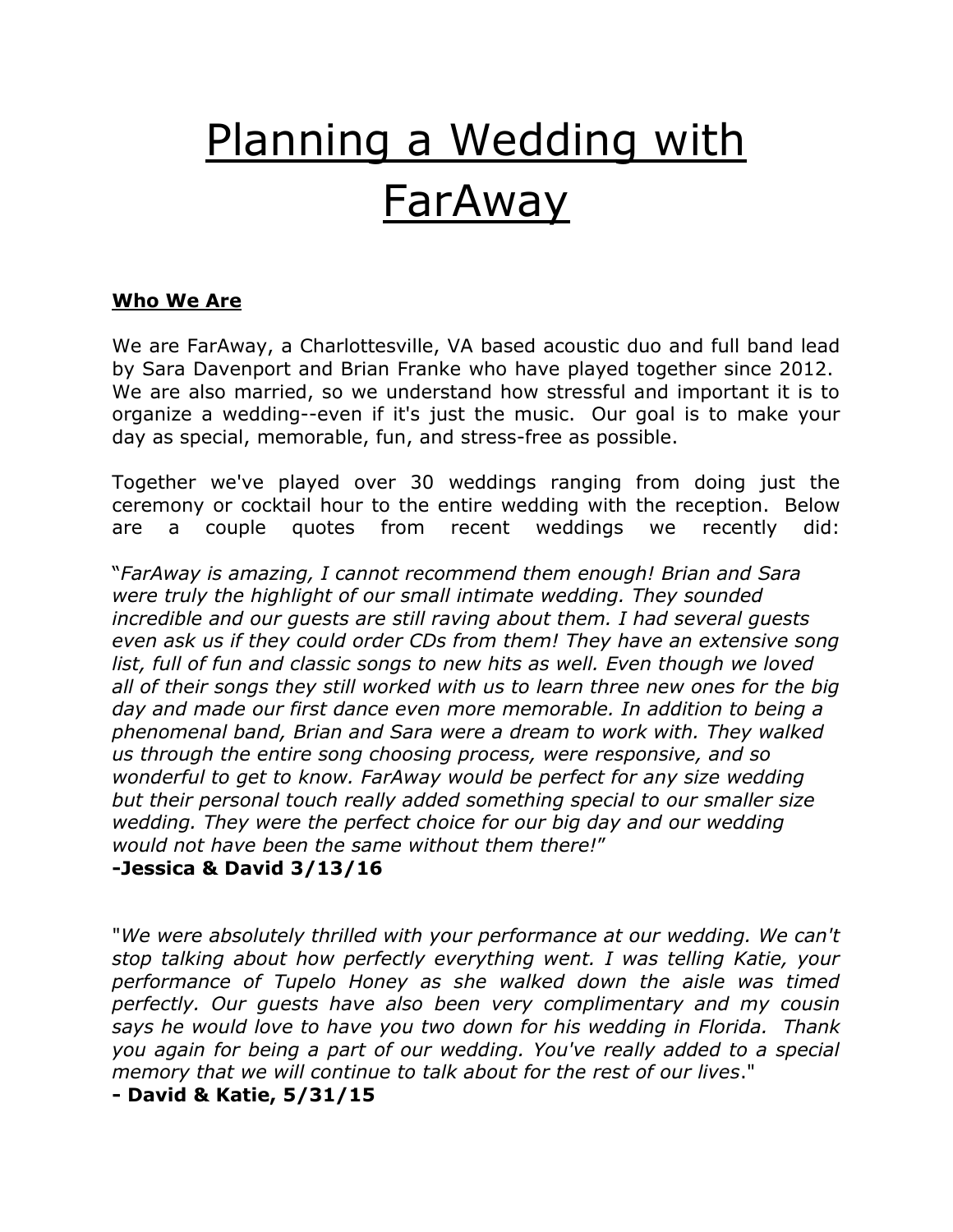"*Sara and Brian are absolutely amazing. We couldn't be more happier with our choice to have them perform at our wedding reception. They were both so accommodating, responsive, and very easy to work with from the beginning to the end. They set the perfect tone during our dinner and turned it up for our evening celebration and dance. The music selection was just perfect. They are both very talented musicians and singers. Our guest could*  not get enough of them. We received many compliments on their *performance, style, and their vocals during and days after the wedding. They really added to the elegance and beauty of the whole evening. We would highly recommend them and we plan to attend a few of their scheduled winery concert events*."

- **Wayne & Debbie, 6/6/15**

### **How We Work**

Depending on your vision, we customize the music you'd like to your wedding day. While we do have an expansive list of songs you can choose from, we can also learn new material as well. One thing we highly recommend is to come to a show of ours to hear us in person and this way we can also meet you in person and you can decide if we're the right fit for you wedding day. [Shows can be found here](http://farawaysongs.com/shows) on our website.

We can work with you as closely as you'd like or just through email. If you have a wedding coordinator and venue, we'll also work with them on the logistics of arrival, setting up the sound system, and any other coordination you may have. We also offer, if you want, to meet in person as often as you'd like and have found this to be beneficial to couples as they plan the music portion. Additionally we make time before your wedding to go over all the material so that everything sound great and goes smoothly on your wedding day.

Additionally, aside from being an acoustic duo, we can provide other musicians if needed such as a drummer or violinist.

## **Our Rates**

Our rates are based on what part of your wedding we'll be playing, how long we're playing for, the logistics for setting up sound equipment, the amount of preparation time before hand, and any time we spend meeting with you, seeing the venue, and so forth. Once we have a solid idea of how your wedding day will go with the music along with how involved we'll be prior to the wedding, we will happily provide you a quote.